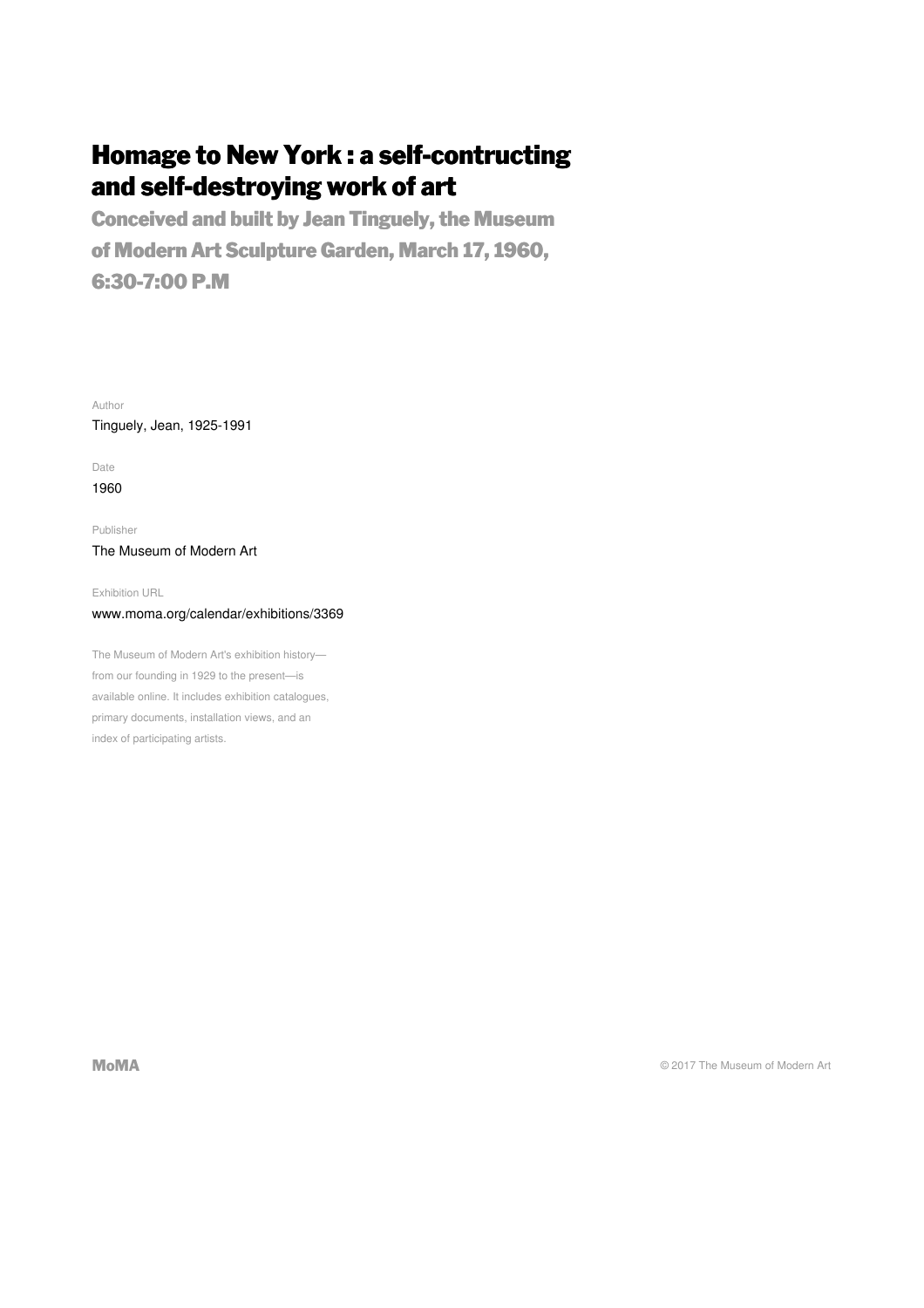

#### **HOMAGE TO NEW YORK**

A self -constructing and self -destroying work of art conceived and built by Jean Tinguely

THE MUSEUM OF MODERN ART SCULPTURE GARDEN MARCH 17, 1960 6:30-7:00 p.m.

#### Homage to New York

We know that emotion cannot be petrified, that love cannot be bound, that life cannot be conserved and time cannot be held. Jean Tinguely's experiments are works of art in which time, movement and gesture are demonstrated-not merely evoked. Tinguely accepts the Heraclitan change inherent in life. His is a world in flux and constant self-transformation.

Being very much part of his time, Tinguely uses machines to show movement, but he is fully aware that machines are no more permanent than life itself. Their time runs out, they destroy themselves. This he demonstrates dramatically in Homage to New York. Here he brings the motor into an ironic situation which controverts its function. Rendered helpless, it no longer operates in its normal way. It destroys itself more quickly because it performs more intensely.

In New York Tinguely finds a maximum concentration of human life and energy, a virility which accelerates its own dissolution. He believes that the idea of a self-constructing and self-destroying mechanized sculpture would never have occurred to him in the ancient ambiance of the Mediterranean coast. Its dynamic energy as well as its final selfdestruction—are they not artistic equivalents for our own culture?

He has conceived and built this sculpture and is eager to witness its loss so that we may witness its choreography.

PETER SELZ

### Tinguely ex machina

Forty years ago Tinguely's grandadas thumbed their noses at Mona Lisa and Cezanne. Recently Tinguely himself has devised machines which shatter the placid shells of Arp's immaculate eggs, machines which at the drop of a coin scribble a moustache on the automatistic Muse of abstract expressionism, and (wipe that smile off your face) an